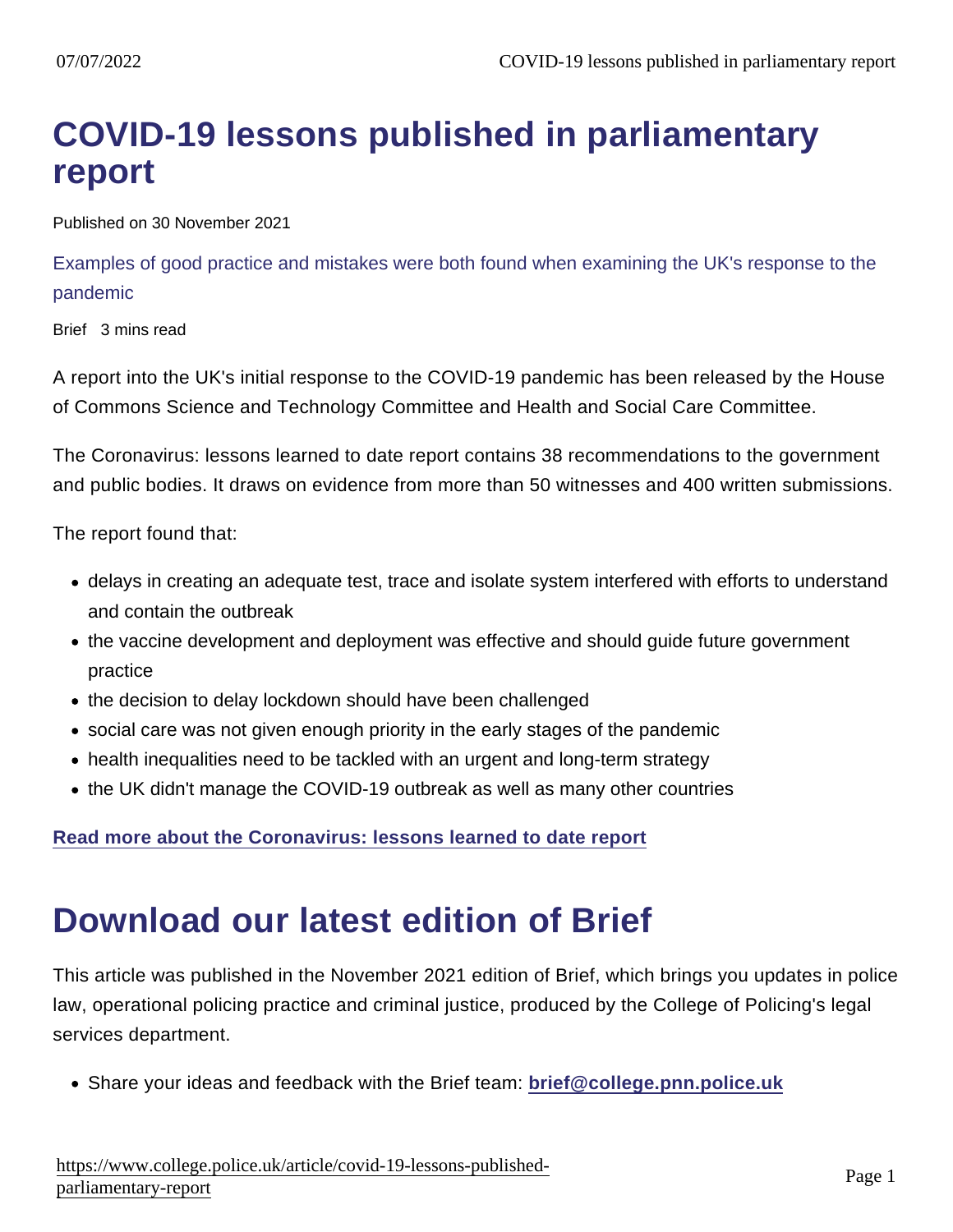[College of Policing Brief: November 2021 \(pdf\) 711.13 KB](https://assets.college.police.uk/s3fs-public/2021-11/College-of-Policing-Brief-November-2021.pdf)

## Tags

[COVID-19](https://www.college.police.uk/tags/covid-19)

## Brief archive

Download our previous editions covering the latest updates in the policing and criminal justice field.

- [College of Policing Brief: October 2021 \(pdf\) 584.84 KB](https://assets.college.police.uk/s3fs-public/2021-10/College-of-Policing-Brief-October-2021.pdf)
- [College of Policing Brief: September 2021 \(pdf\) 554.5 KB](https://assets.college.police.uk/s3fs-public/2021-09/college-of-policing-brief-september-2021.pdf)
- [College of Policing Brief: August 2021 \(pdf\) 524.99 KB](https://assets.college.police.uk/s3fs-public/2021-08/college-of-policing-brief-august-2021.pdf)
- [College of Policing Brief: July 2021 \(pdf\) 571.54 KB](https://assets.college.police.uk/s3fs-public/2021-07/college-of-policing-brief-july-2021.pdf)
- [College of Policing Brief: May 2021 \(pdf\) 664.28 KB](https://assets.college.police.uk/s3fs-public/2021-05/college-of-policing-brief-may-2021.pdf)
- [College of Policing Brief: April 2021 \(pdf\) 650.22 KB](https://assets.college.police.uk/s3fs-public/2021-04/college-of-policing-brief-april-2021.pdf)
- [College of Policing Brief: March 2021 \(pdf\) 437.86 KB](https://assets.college.police.uk/s3fs-public/2021-03/college-of-policing-brief-march-2021.pdf)
- [College of Policing Brief: February 2021 \(pdf\) 539.5 KB](https://assets.college.police.uk/s3fs-public/2021-02/college-of-policing-brief-february-2021.pdf)
- [College of Policing Brief: January 2021 \(pdf\) 600.32 KB](https://assets.college.police.uk/s3fs-public/2021-01/College-of-Policing-Brief-January-2021.pdf)
- [College of Policing Brief: November/December 2020 \(pdf\) 617.67 KB](https://assets.college.police.uk/s3fs-public/2021-01/college-of-policing-brief-nov-december-2020.pdf)
- [College of Policing Brief: August/October 2020 \(pdf\) 447.49 KB](https://assets.college.police.uk/s3fs-public/2021-01/college-of-policing-brief-august-october-2020.pdf)
- [College of Policing Brief: June/July 2020 \(pdf\) 604.13 KB](https://assets.college.police.uk/s3fs-public/2021-01/college-of-policing-brief-june-july-2020.pdf)
- [College of Policing Brief: May/June 2020 \(pdf\) 466.94 KB](https://assets.college.police.uk/s3fs-public/2021-01/college-of-policing-brief-may-june-2020.pdf)
- [College of Policing Brief: April/May 2020 \(pdf\) 537.01 KB](https://assets.college.police.uk/s3fs-public/2021-01/College-of-Policing-Brief-April-May-2020.pdf)